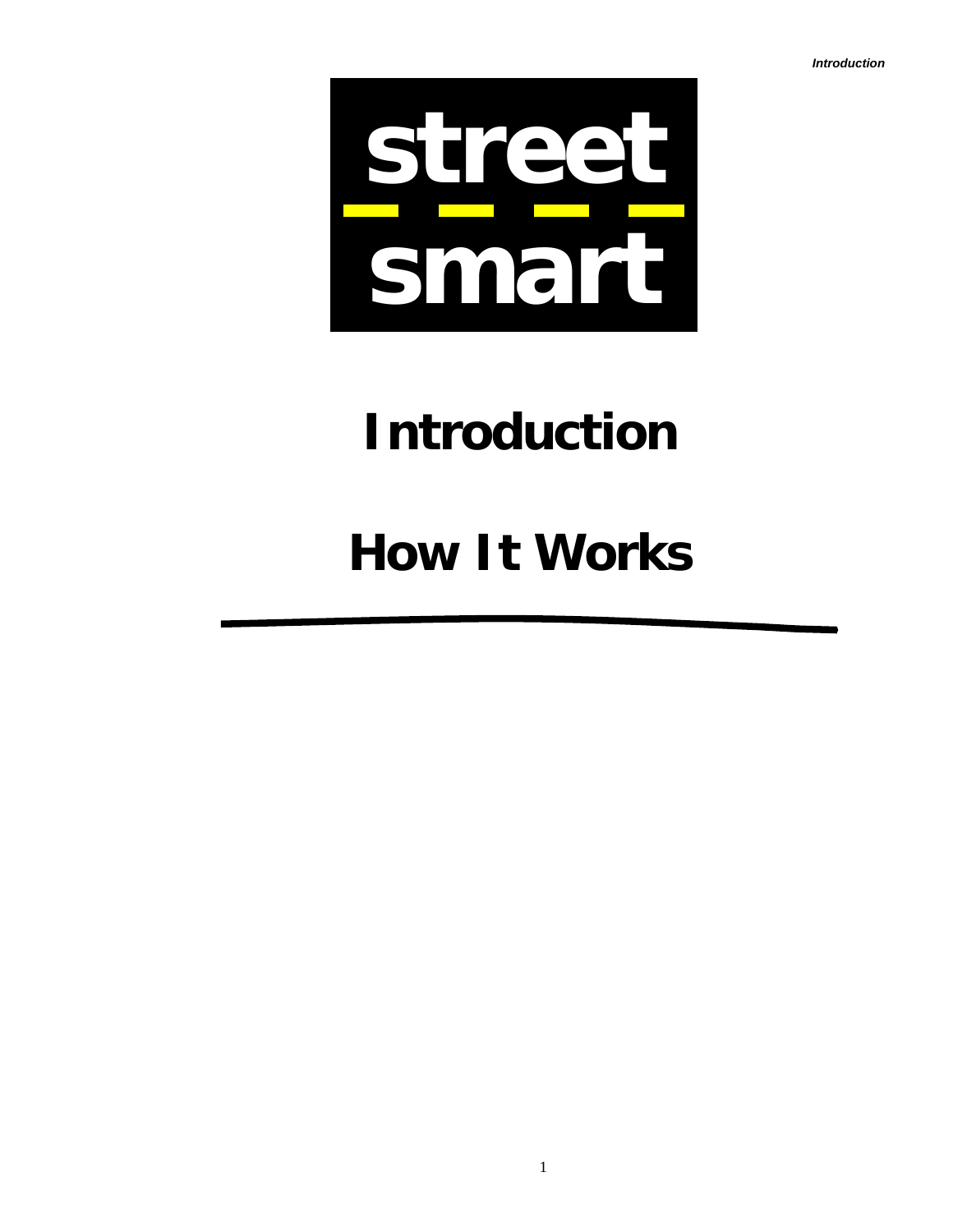## **What is Street Smart?**

Street Smart is an intensive HIV/AIDS and STI prevention program for youth whose behaviors place them at risk of becoming infected. Life circumstances define risk for some youth; living on the street or in a slum, not attending school, or being an AIDS orphan increases the potential for risky behavior. The Street Smart program is designed for runaway and homeless youth in the United States, yet it can be easily adapted for youth in other settings. This version of the program has been adapted for street and slum youth in Kampala, Uganda. The modified program is the product of extensive collaboration among researchers, staff from public and private agencies serving street and slum youth in Kampala, as well as youth from the community. Staff members, volunteers and youth from non-governmental organizations and youth service centers were instrumental in identifying key strategies to plan, implement, and evaluate the intervention.

This intensive intervention draws on social learning theory that describes the relationship between behavior change and a person's beliefs in his/her ability to change a behavior and that changing that behavior will produce a specific result. Street Smart links thoughts, feelings, and attitudes to behavior change. Beliefs about the consequences of behavior and perceptions of self-efficacy are key determinants of effective behavior change. The interventions selected reflect a cognitivebehavioral approach that also stems in large part from social learning theory.

Intervening successfully with youth to change behavior and reduce risk is difficult, yet rewarding. It is important to remember several issues:

- Adolescence is a time of experimentation. This frequently means engaging in unprotected sexual intercourse with multiple partners, and using drugs or alcohol. These behaviors increase youth's risk of HIV and STI infection.
- Developmental changes in behavior, cognition (thinking), affect (emotion), and social norms must be considered as essential elements in understanding risk behavior, and effecting change.
- Intervening with youth must include providing them with specific knowledge about HIV/AIDS and STIs and must build their affective (emotional) awareness so they can begin to apply this knowledge to their own lives. Building coping skills and providing access to resources are other essential elements of successful intervention programs.

The program consists of eight two-hour group sessions; one individual session; and a group visit to a community health resource. While it is preferable that youth attend every session, the program is designed so that each session stands on its own.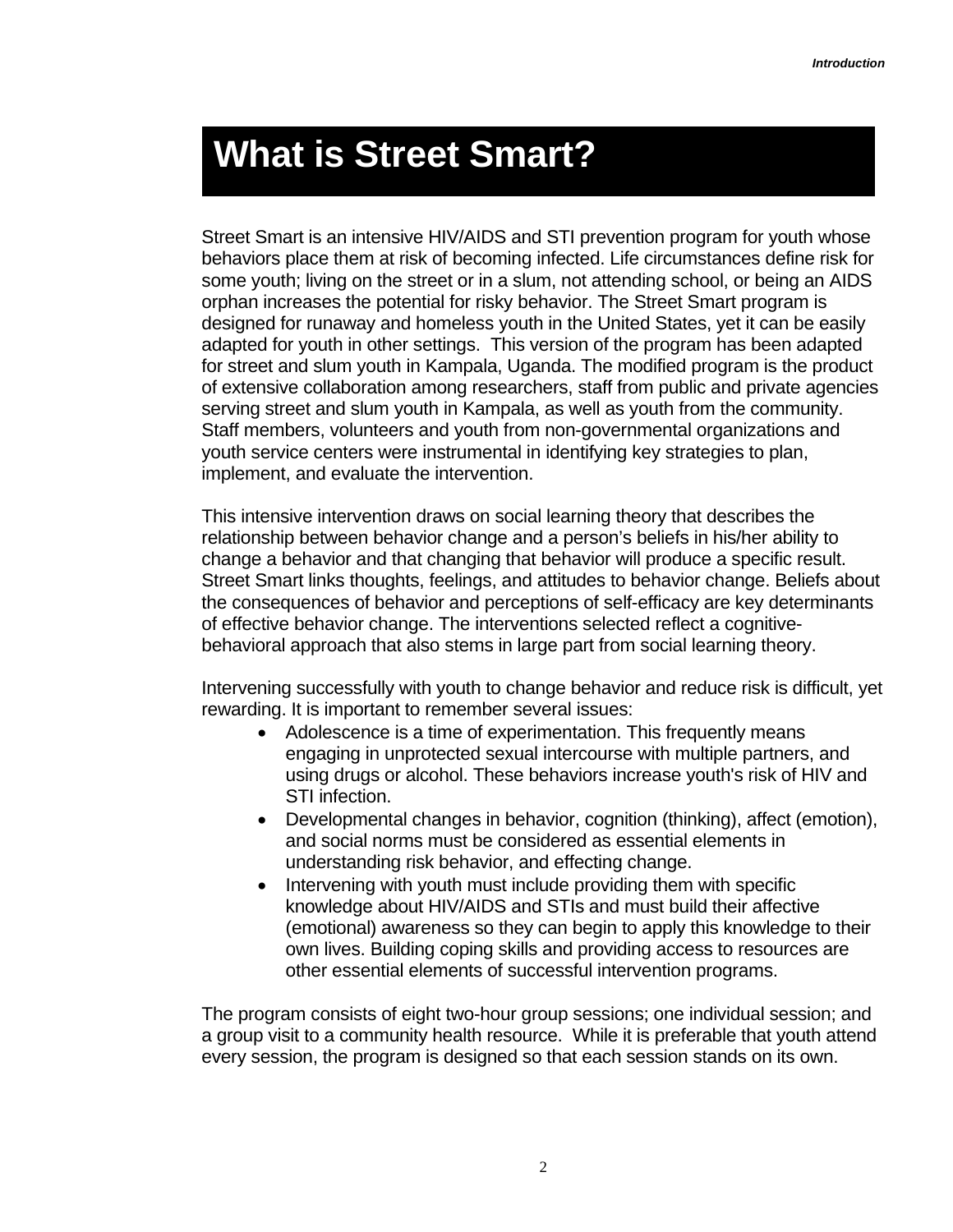This introduction highlights important information, but is not a replacement for the Facilitator's Manual. Please read the Facilitator's Manual thoroughly before starting the Street Smart program.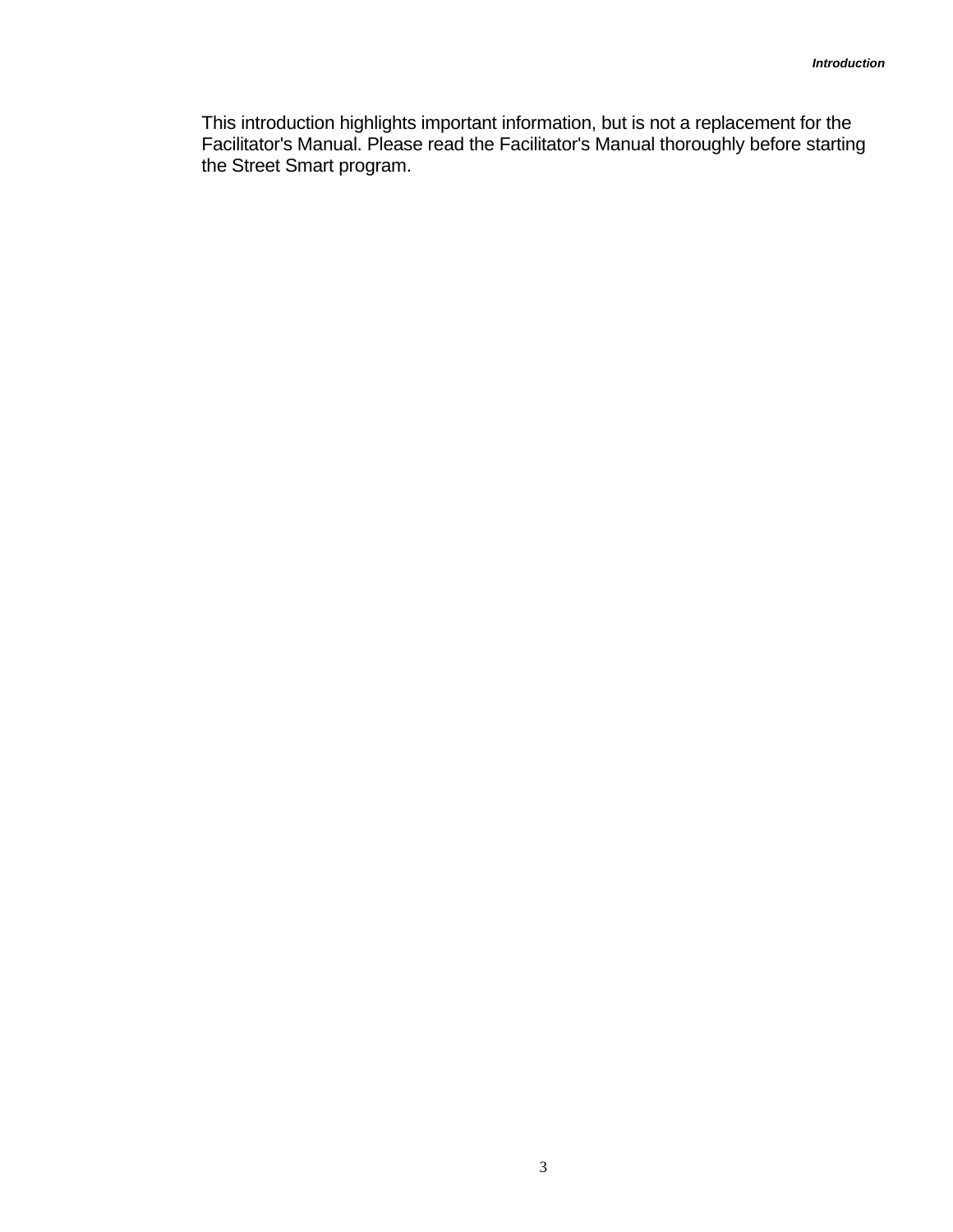# **The Underlying Principles of the Program**

The following page expands the model for the facilitators. Implications for training are made explicit as well. The essence of "what are the underlying principles of the workshop" is applying social learning theory and cognitive-behavioral approaches to reducing the risk for HIV and STIs in the targeted adolescent population. From these principles can be seen the importance of practicing, observing, and modeling as vehicles for learning new skills and improving old ones.

The development of coping skills is a constant theme. Intellectual skills such as analyzing a risky situation, physical skills such as putting on a condom, and socialemotional skills such as recognizing one's discomfort level and being able to refuse a request for unsafe sex are all included.

Thoughts are another key factor in the program. How a person appraises threat and determines if he or she can handle it effectively; expectations, beliefs, and dysfunctional thoughts; and self-reward, social problem-solving, and self-talk as a guide through provocative situations are an ever-present focus of the interventions. The training exercises all flow from the basic tenets of the model.

The program environment itself becomes an intervention. In a safe atmosphere peers support each other, learn from each other, and build each other's self-esteem. Thus, group cohesion is developed in every session.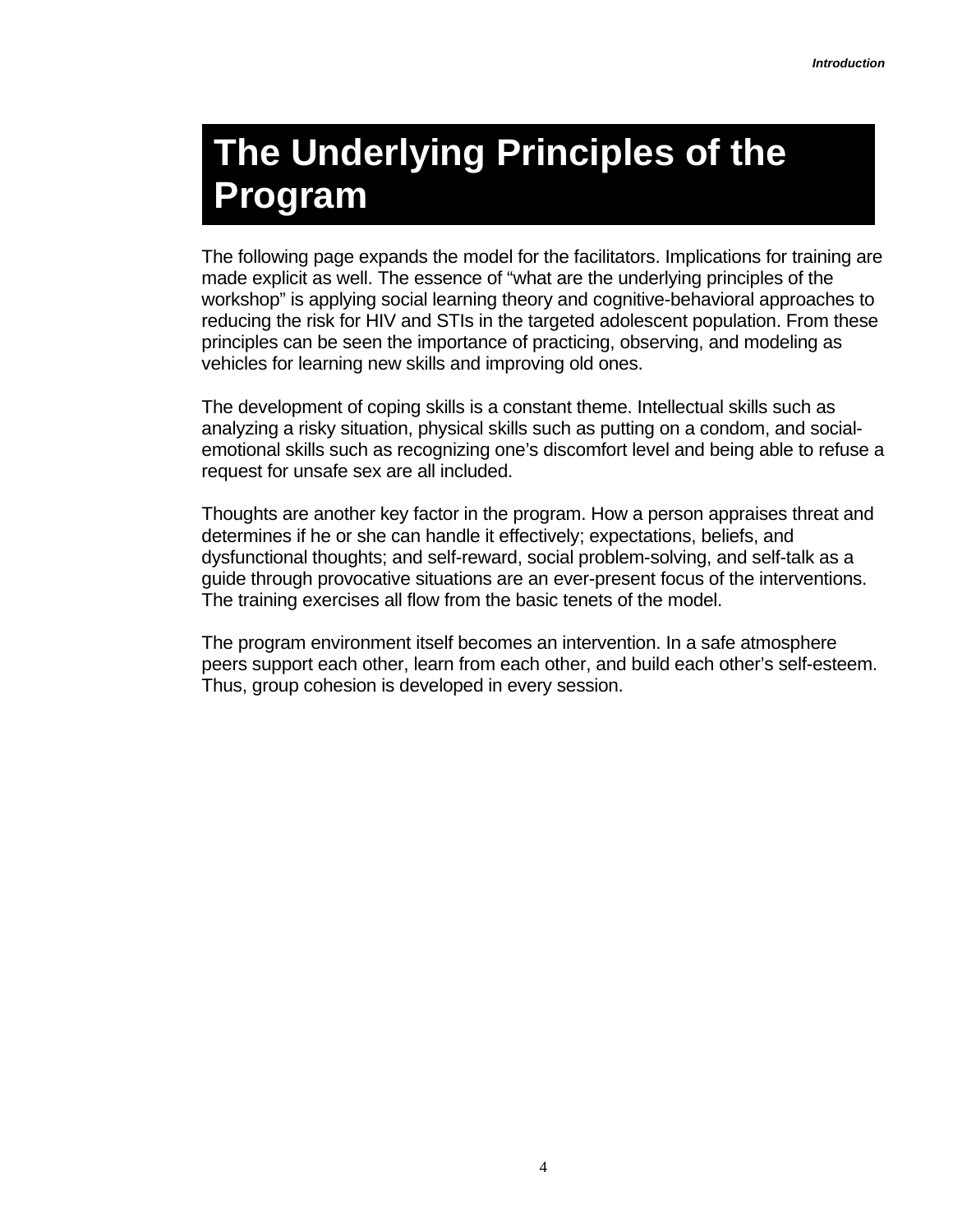#### **Underlying Principles of the Program**

- 1. The better an experience you have, the more likely you are to repeat it.
- 2. The more times you have that good experience, the more likely you are to repeat it.
- 3. The longer the time between the good experience and any negative consequences, the more likely you are to repeat it.
- 4. What makes an experience good are the rewards you get from yourself and others.
- 5. What moves you is a desire to maximize your rewards.
- 6. What makes you effective in getting rewards are emotional, behavioral, and cognitive skills.
- 7. What also makes you effective is believing that you can be effective.
- 8. What further makes you effective is how well you fit into the environment in which you are operating.
- 9. You learn those critical skills through imitation, observation and practice.

#### **Applications to the training**

- 1. In this training program youth are frequently rewarded for successful efforts to practice safer sex and are taught how to self-reward.
- 2. The environment is supportive.
- 3. Skills are developed.
- 4. Appropriate behavior is modeled, and there are opportunities to practice.
- 5. Youth work on finding out what their immediate expectations and rewards are for unsafe sex.
- 6. Youth learn how to make use of their real-life environment.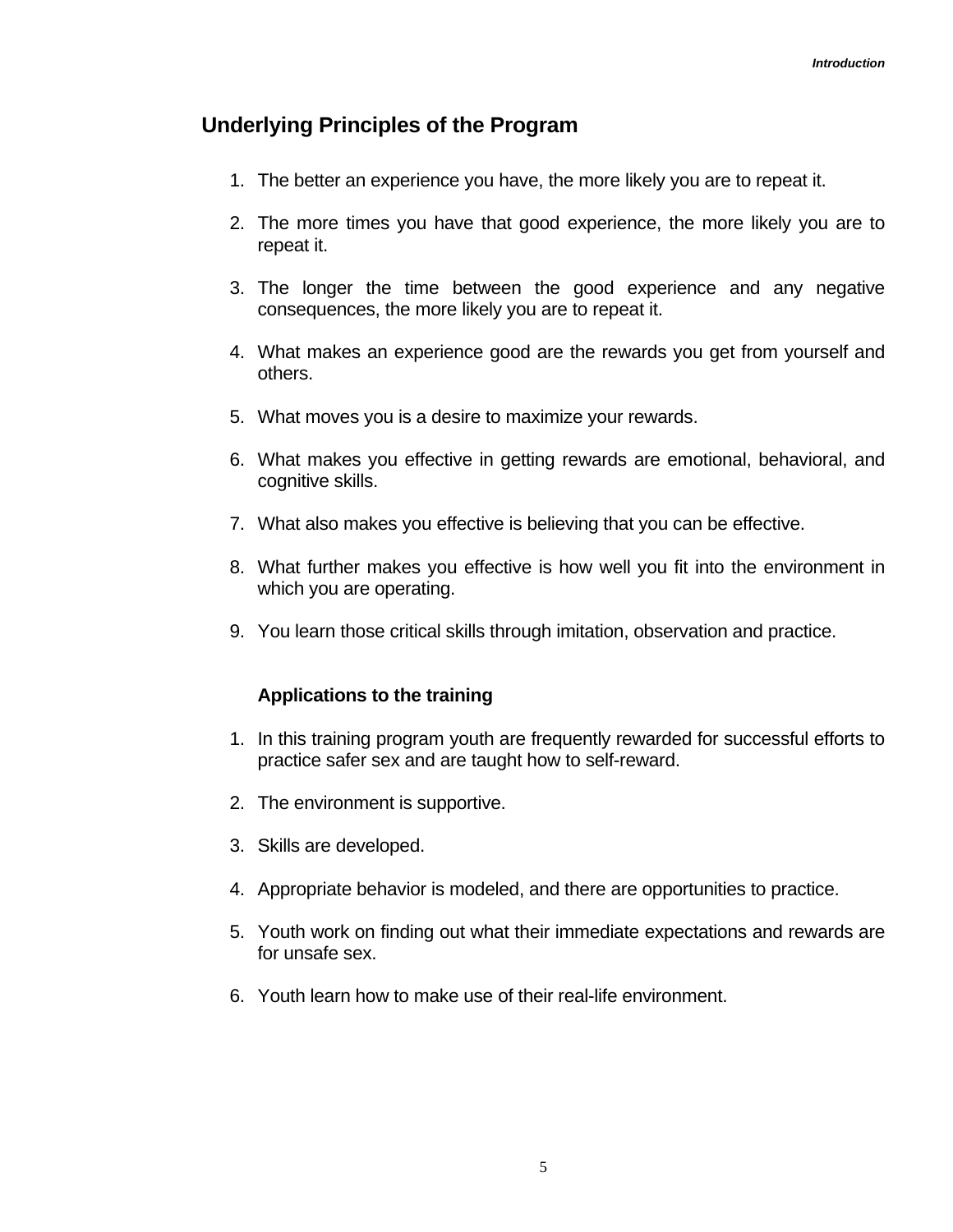#### *Introduction*  **What the Facilitator Needs to Know about At-Risk Youth**

- 1. While knowledge of HIV and AIDS may be at moderate levels, at-risk youth do not know how to apply safer sex practices.
- 2. Few youth use condoms.
- 3. Sexual contact is frequent and begins early.
- 4. Beliefs about what other youths do are based more on the at-risk youths' own behavior than on reality.
- 5. An adolescent's under-developed capacity for critical thinking leads him or her to underestimate risks.
- 6. Lack of knowledge about partners is typical.
- 7. Characteristics such as being depressed, emotionally distressed, or in trouble at school or with the criminal justice system increases the unsafe sex practices.
- 8. Drug and alcohol use reduces adolescents' self control in sexual situations.
- 9. Females in sub-Saharan Africa, including Uganda, are at great risk than males because of a combination of dependence on and subordination to men that makes it difficult for them to negotiate safer sex.
- 10. Orphan hood, poverty, lack of accommodations, and urbanization result in inability to provide basic necessities. Adolescent boys and girls living on the streets and in slums often exchange sex for basic necessities.
- 11. Over-crowded living accommodations expose children to sexual activity at a young age, often leading to early initiation of sexual activity.

Having been sexually abused increases the risk of these youths practicing unsafe sex.

**Note: These facts have been selected for highlight from the Overview section of the Facilitator's Manual that presents research findings and their implications. For a more comprehensive and detailed examination, please read that section.**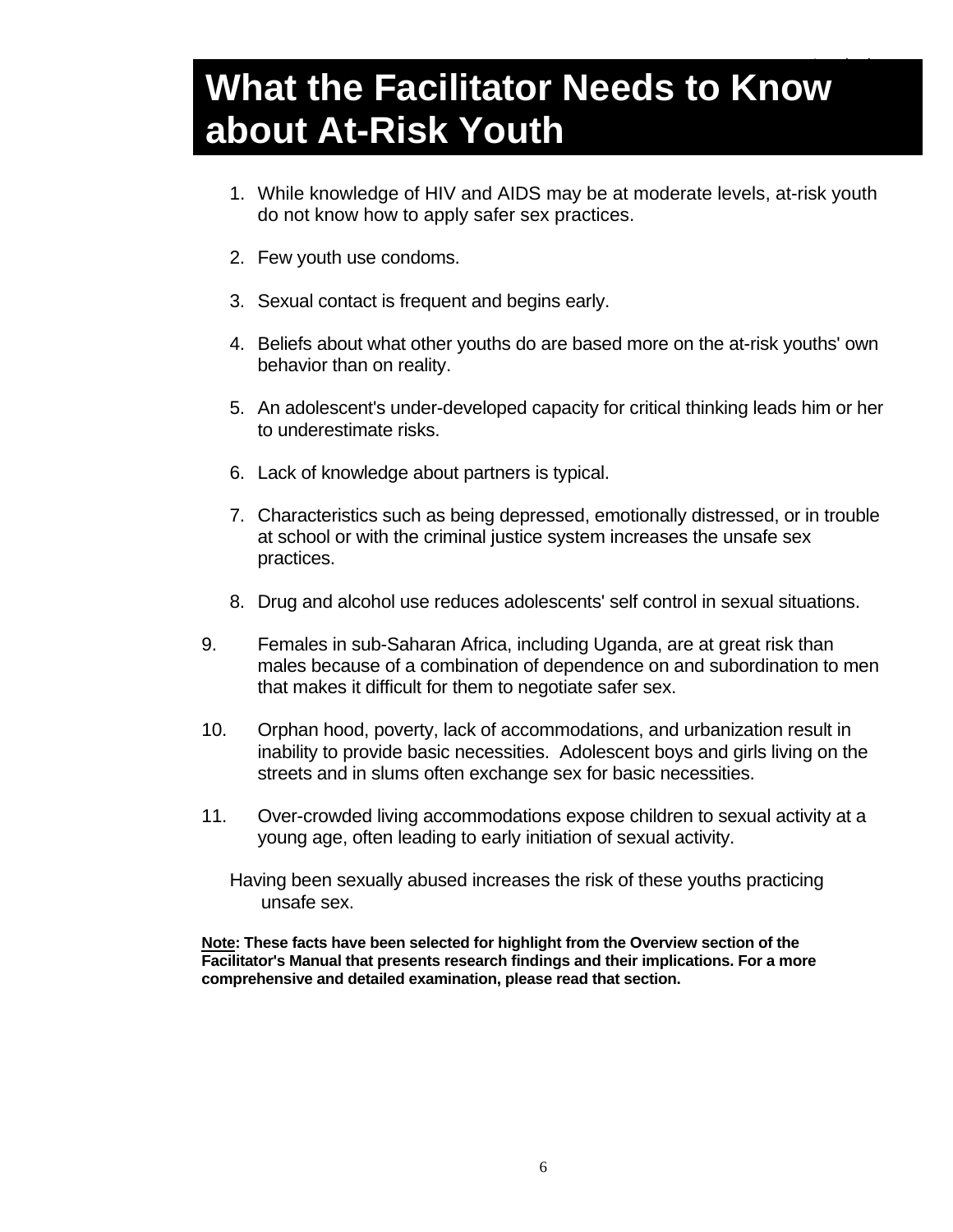## **How to Use this Manual**

- 1. Review each session ahead of time.
- 2. The format consists of objectives, rationale, procedures, materials, and wordfor-word presentation of what you say.
- 3. In the text of each session the words in bold are instructions to the facilitator and the small lettered words are what you say to the participants.
- 4. Many of the key elements of each session are marked by icons in the lefthand margin of the text. These should act as a visual cue to assist you in preparing for the next activity.
- 5. As you become familiar with what you're going to say and feel comfortable, use your own words rather than what is written for you to say.
- 6. Check to make sure that you have the necessary equipment and materials.
- 7. Be creative. Use the manual to suit the needs of your youth and your own style, but make sure that when a session is over, participants are more competent in some observable way than they were before the session began.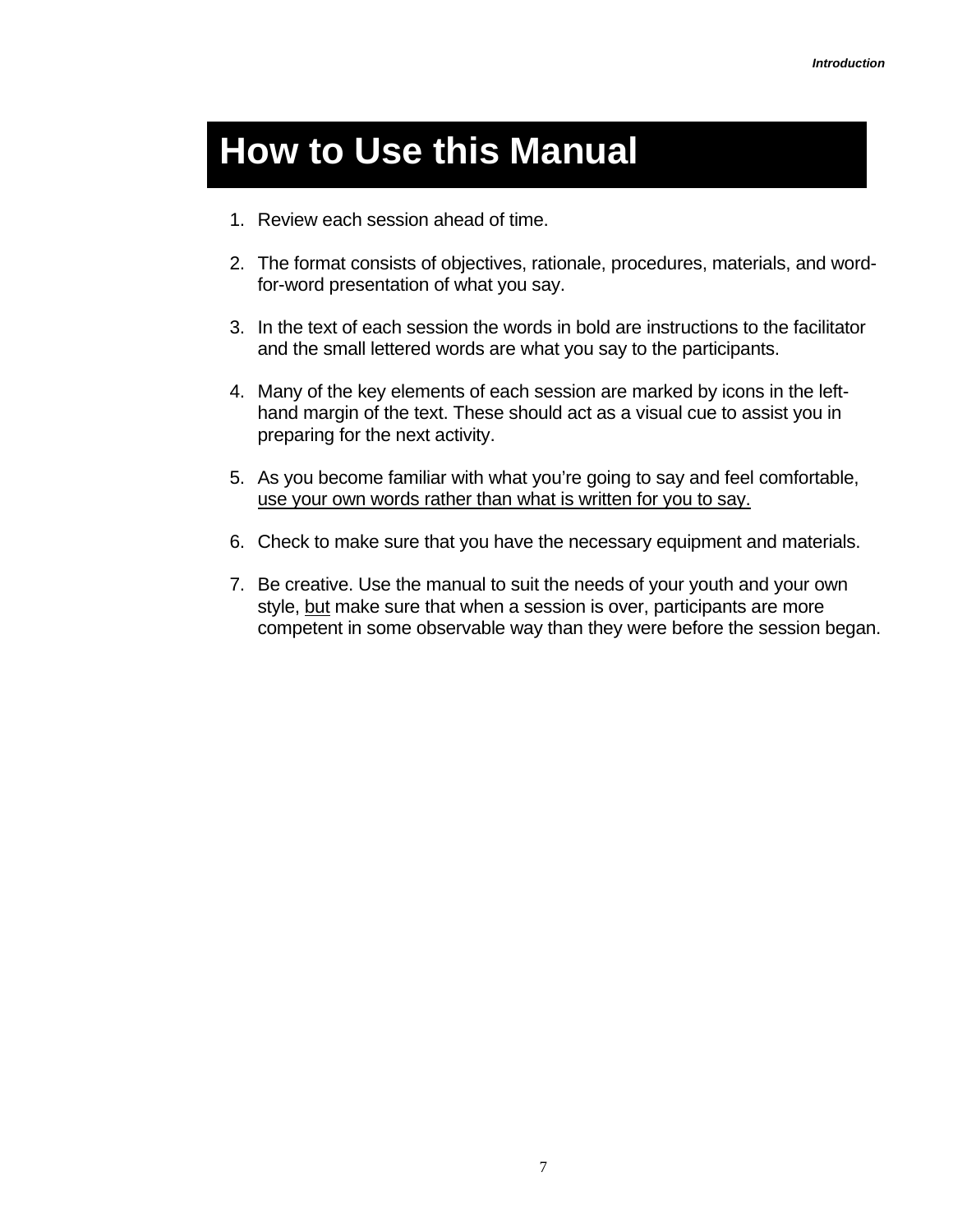# **Key Elements in Each Session**



#### **Tokens**

Behaviors that are noticed and encouraged by others increase in frequency. Those that are not noticed or are punished usually decrease. This process generally occurs without awareness, and encouragement can be as simple as a smile. Facilitators should use tokens frequently in each of the sessions to encourage positive affirmation of the participants.

Tokens are pieces of 1" X 1" colored construction paper that anyone can make. Facilitators give each participant an equal stack of the tokens at the beginning of each session. Participants sit in a close circle as a discussion or activity is underway. When anyone says or does anything someone else likes or agrees with, finds encouraging, causes him/her to think, etc., he or she hands the person a token. It is best when the person explains why the token is being given. The tokens are not "turned in" at the end of the session for something of value. Simply receiving a large number of tokens from their peers and making others feel good about themselves leaves most participants at the end of the session with positive feelings about themselves.

The key to everyone using the tokens rests with the facilitators' comfort with tokens. If the facilitators take tokens seriously and use them at every opportunity to offer positive encouragement, the youth will also respect their value and will actively use them. Note that we recommend using "tokens" in every session, to encourage all participants to give positive feedback to each other.



#### **Feeling Thermometer**

While becoming more aware of their feelings, youth often need help to recognize, name, discuss, and appropriately express those feelings. Learning these skills is important because without them the youth's intense feelings can interfere with their abilities to make good decisions and act safely.

Facilitators should use a Feeling Thermometer to allow adolescents to better assess and discuss their feelings. The Feeling Thermometer ranges from 0 to 100, with 100 representing the most discomfort: such as extreme anger, anxiety, excitement, nervousness, depression, etc. Zero represents a total lack of discomfort, whether it be "happy" comfort or even comfort with sadness. The person at or near zero is better able to think and make decisions regardless of the particular emotion. After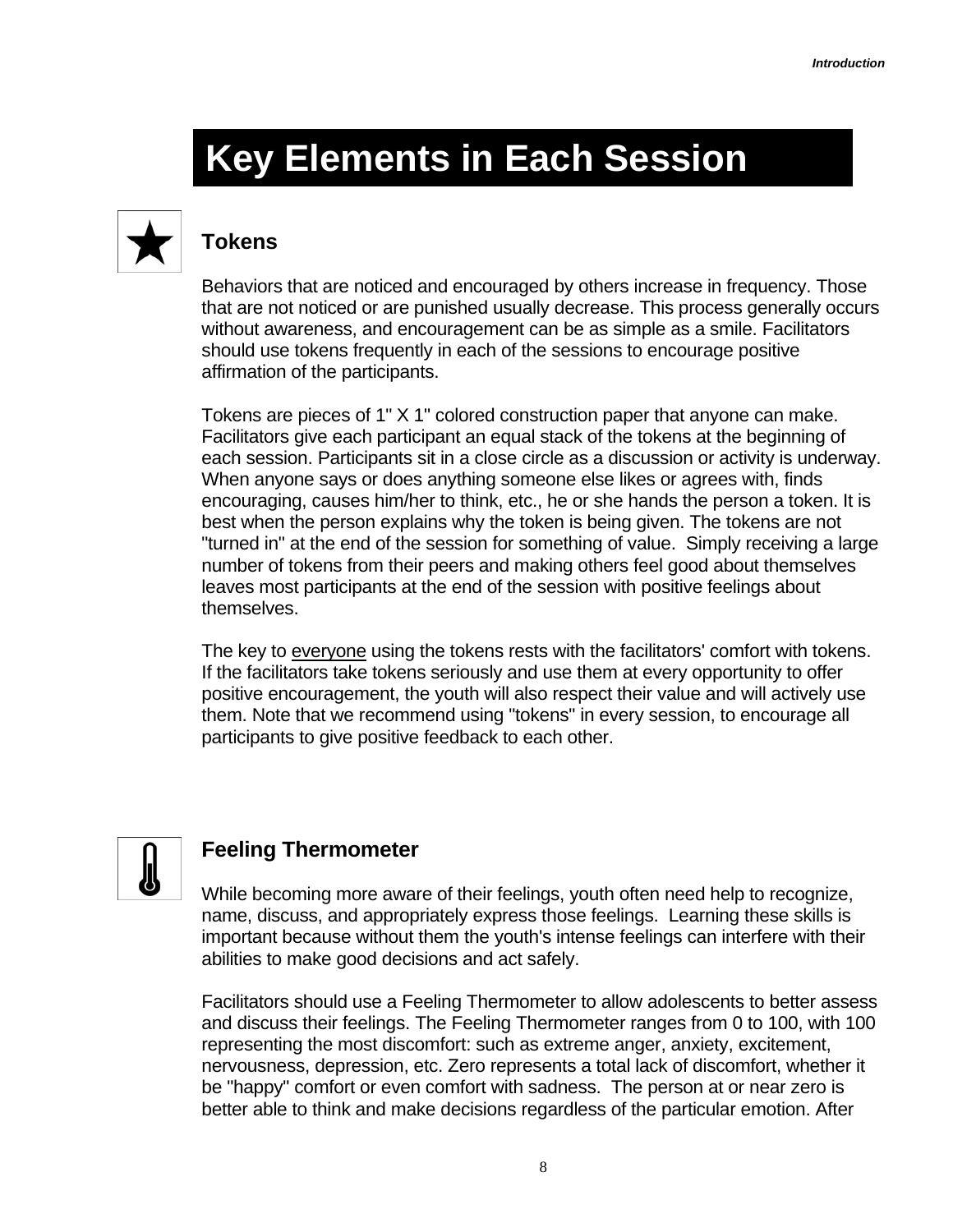reviewing the Feeling Thermometer with the participants, facilitators should ask them to identify ways to reduce their level of emotion and regain control and practice techniques in different exercises in the group.



#### **Role-playing**

Role-playing allows adolescents to act out typical situations in an instructive and supportive environment. The Street Smart manual contains several different types of role-plays. Quickie role-plays are short and may or may not be scripted and are mainly used to introduce a session or topic. Quickie role-plays are usually found at the start of a session or exercise. The longer role-plays may or may not be scripted. They use feedback from other participants to give participants a more in-depth opportunity to explore new ways of dealing with high-risk situations.

Instructions for role-playing are as follows:

- a) Provide the description of a risk situation, e.g., "You are at a party and your date wants to go kiss in an empty bedroom."
- b) Assign two persons as the principal actors: e.g., two persons who are newly dating each other. One wants to kiss in an empty bedroom and the other does not.
- c) Assign coaches: One is assigned to each of the principal actors to offer suggestions on what to say during the role-play.
- d) Assign one person to be the director of the scene: He or she determines who is to play which part, where the scene is taking place, and who will speak first.
- e) Assign other participants to monitor the interaction, a person to watch eye contact, and a person to watch body language.

The rest of the group should be asked to pay close attention because facilitators will be asking for their suggestions about other ways to play the scene. Be sure that each person understands his or her role. The first time the scene is acted out ask the actors to play the characters realistically and without resolving the conflict. For example, if the scene is of two persons on a date at a party in which one wants to make out and the other does not, tell the actors the first time through they will not be able to agree. At the point when the tension seems the highest, stop the action by saying, "freeze."

There is a recommended sequence for delivering feedback at this point: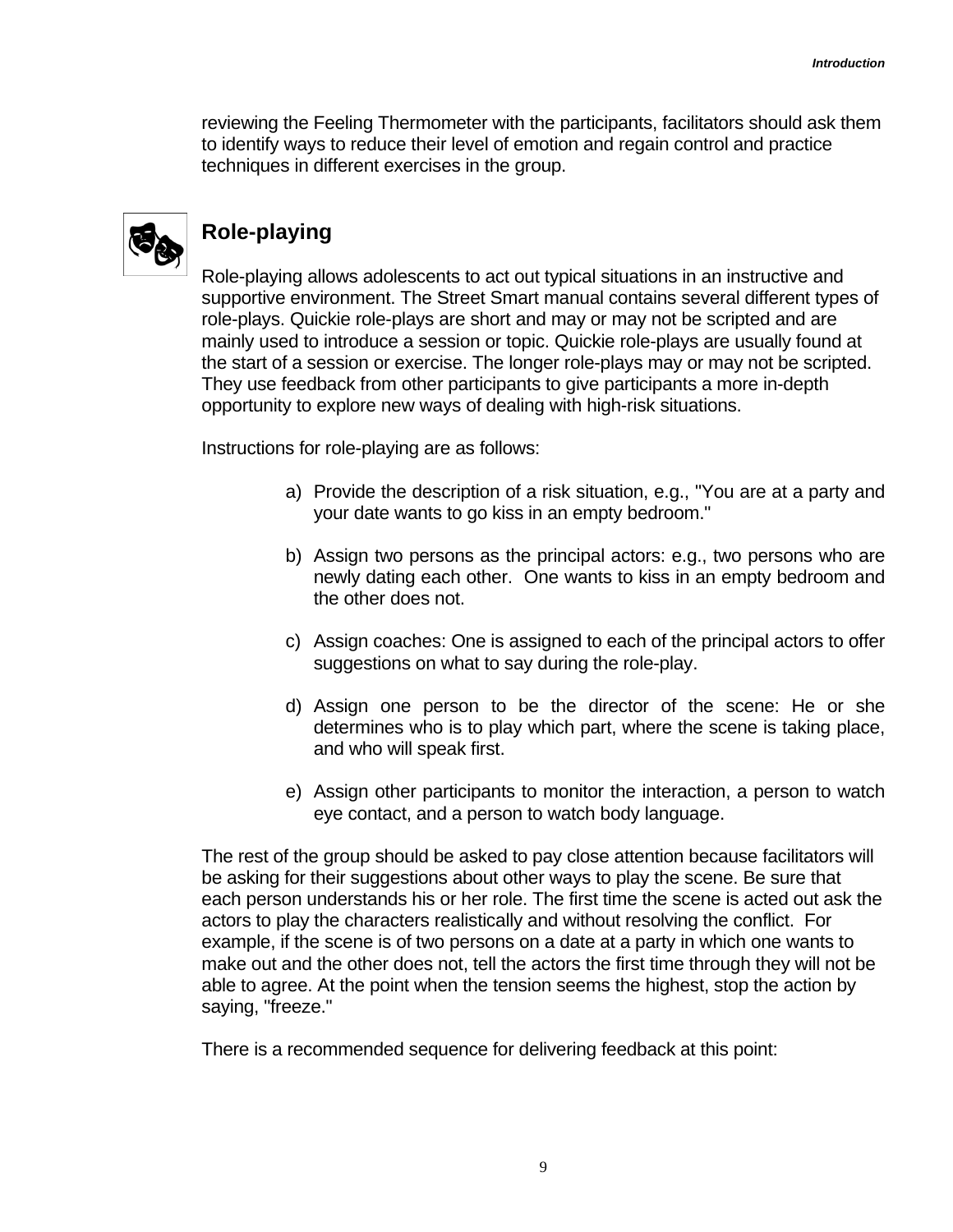- 1. Ask the principal actors to tell where their Feeling Thermometers are at the moment.
- 2. Ask the actors what one aspect of their behavior they liked.
- 3. What words or acts would they change?
- 4. Sequentially ask participants observing eye contact and body language to report one positive aspect they observed and what these observations suggest the person was feeling.
- 5. Ask the coaches to express what they think the principal actors may have been thinking but not saying to the other person.
- 6. Ask the coaches and other participants to share their Feeling Thermometers levels.
- 7. Ask participants to make suggestions to the principal actors or coaches how to resolve the impasse.
- 8. Finally, role-play the scene again with a different stated outcome.

Some of the most interesting and useful comments come out during this exchange of ideas. Ask each actor to choose one of the suggested ways for resolving the conflict.

Facilitators should make every effort to avoid stereotyped role-playing. Many of the activities involve role-plays between persons with specific characteristics. Be sure that these exercises do not stereotype individuals by gender, age and/or tribe. Reverse stereotype roles whenever possible. For example: "Let's have the woman this time be the one who doesn't want to use a condom." Also have girls role-play as boys and boys role-play girls. Fast pace changing during these role-reversals can help to reduce the possibility that the youth slip into stereotypical roles.

#### **Problem-solving**

Whenever possible, participants are encouraged to apply problem-solving to a situation. The steps in problem-solving have been simplified in the SMART model:

- **S S**tate the problem
- **M** Make a goal
- **A** Actions Make a list of all the possible actions you could take
- **R** Reach a decision of which action you try
- **T** Try it and review it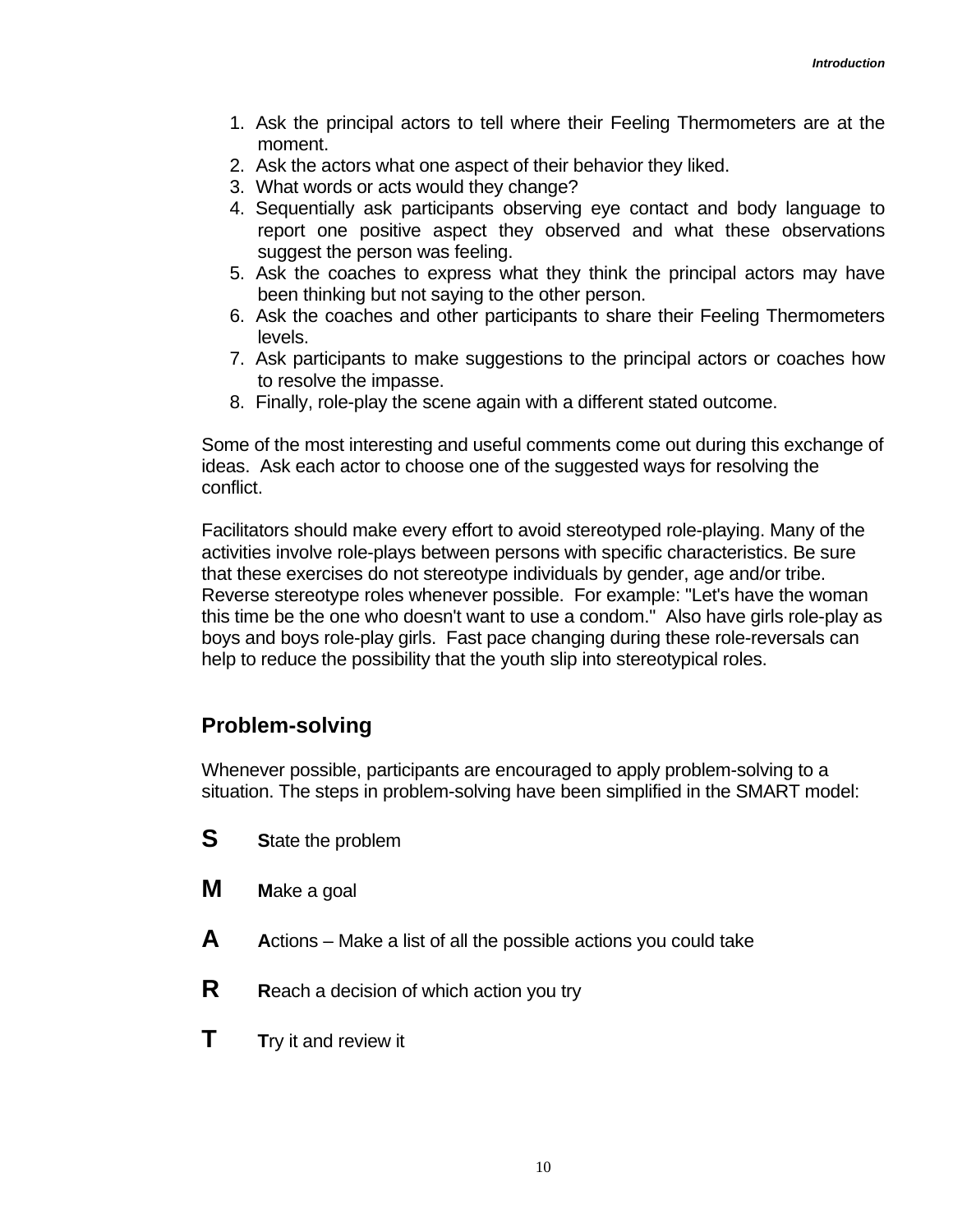While the steps of problem solving appear quite logical, problem solving is often not successful because of a wide variety of human biases and limitations. These biases must be considered and guarded against while practicing problem solving.



#### **Newsprint**

A large flipchart or newsprint on a stand is used throughout the sessions. Facilitators should save this written material throughout the 10-session cycle to refer back to goals set by participants or important points made by participants or facilitators.



#### **Choices**

This icon represents a choice in which exercise the facilitator can use. Depending on the make-up of the group, the pacing of the particular session, and the interest of the participants, the facilitator may choose one exercise over another. Either one will provide the learning experience that is intended in the session.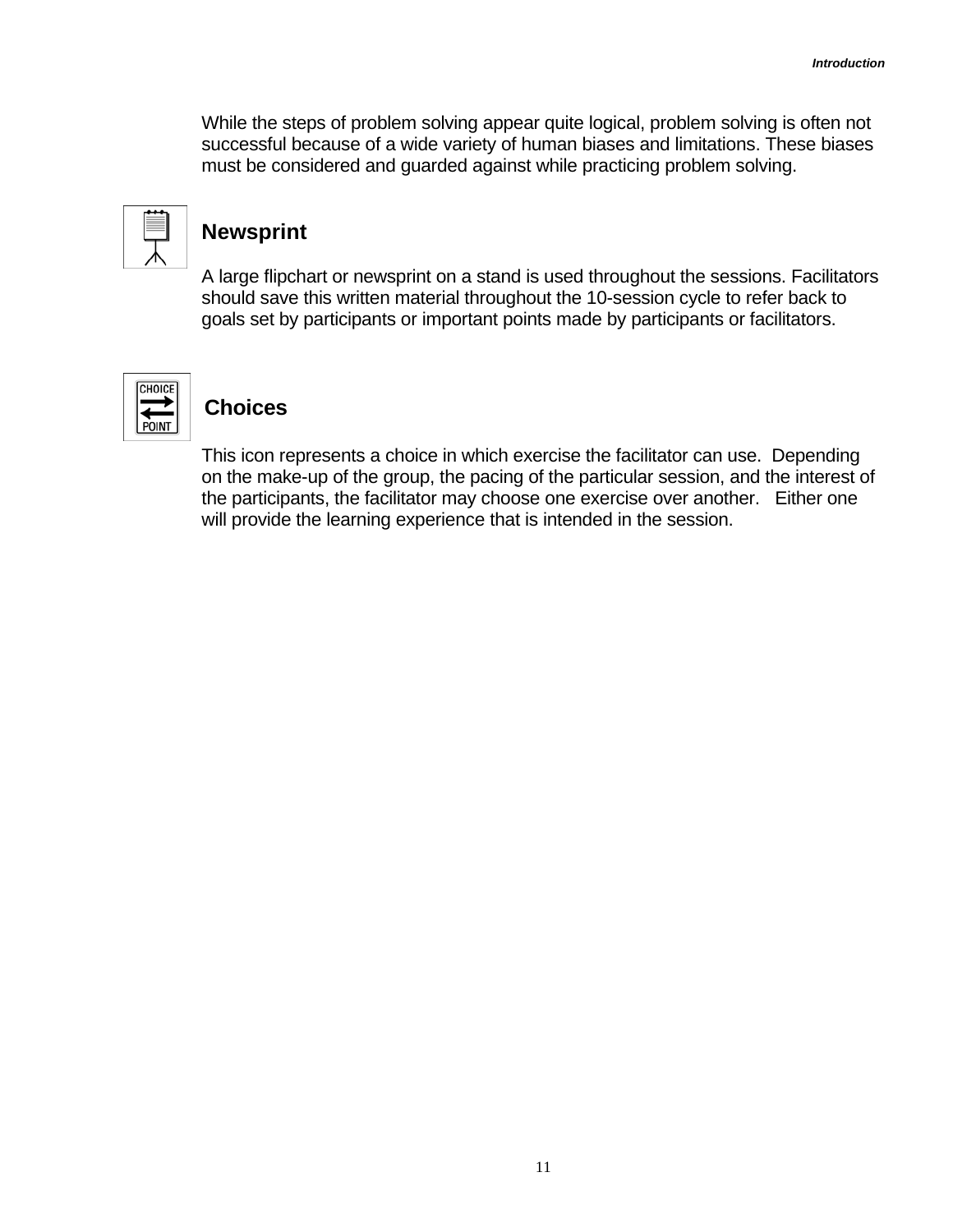# **Key Techniques**

- 1. Reinforce positive behavior.
	- Use tokens to catch someone doing something good.
- 2. Elicit participants' assessment of their feelings.
	- Use the Feeling Thermometer to help participants recognize how they feel — their levels of discomfort.
	- Also help participants label what feeling they are experiencing —anger, depression, guilt, pleasure, sexual arousal, etc.
- 3. Encourage talking.
	- Use talk in a safe environment to desensitize participants' anxiety around taboo topics.
- 4. Model effective coping skills.
	- Demonstrate coping skills.
	- Use role-playing based on the participants' experiences to enhance observational learning.
	- Use problem solving frequently.
- 5. Create concern over:
	- Unsafe sexual behaviors
	- And involvement in risky situations and with risky partners.
- 6. Build group cohesion through:
	- Having participants share
	- And giving appreciation to other participants for their contributions.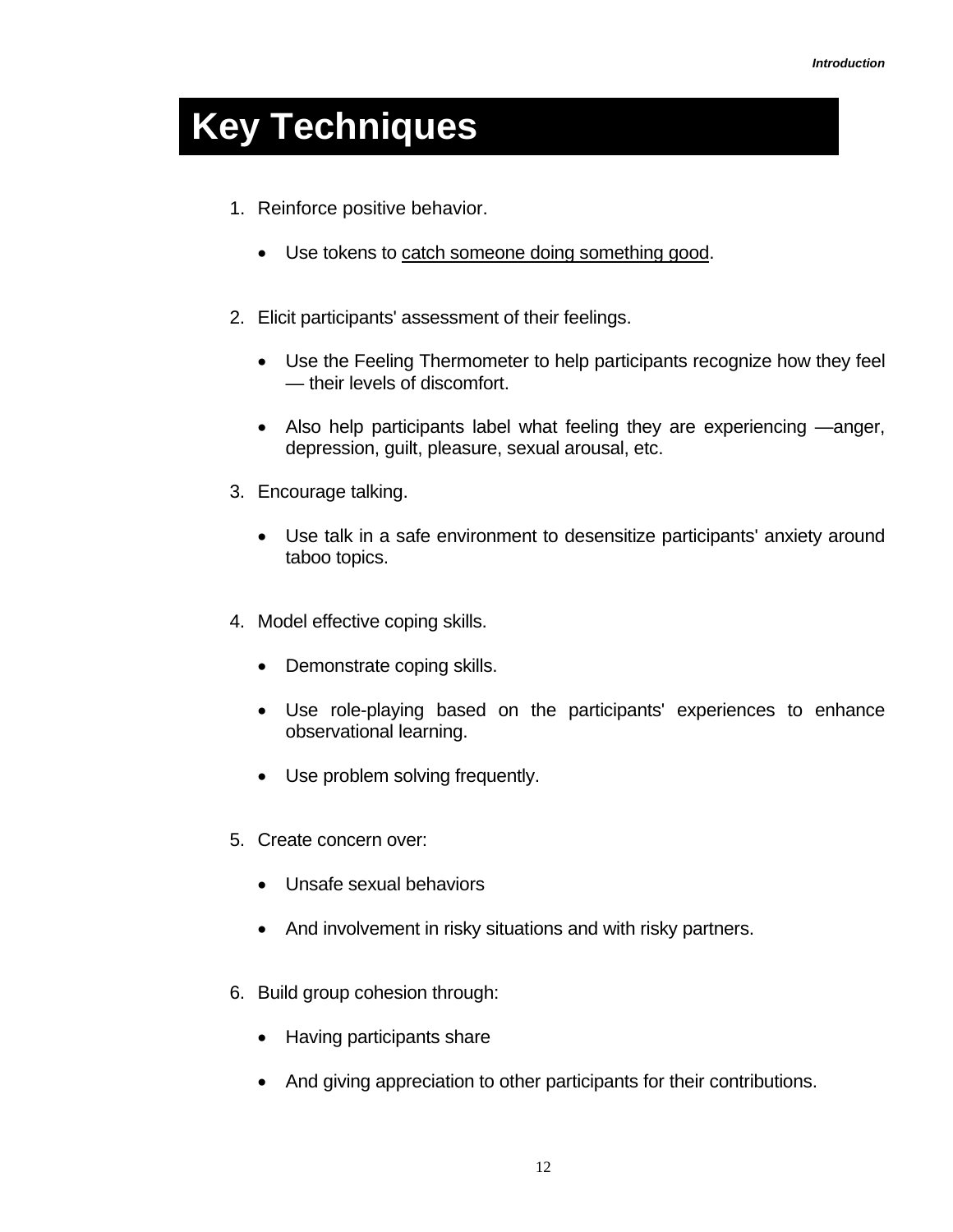# **Tips for the Facilitator**

- 1. Reward frequently any observable positive behavior—"catch youth doing something good!"
- 2. Be supportive.
- 3. Give compliments.
- 4. Be non-judgmental.
- 5. Create a happy group.
- 6. Encourage group cohesion.
- 7. Model appropriate assertive behavior.
- 8. Be firm.
- 9. Illustrate points through modeling.
- 10. Share personal experiences (not current problems you might be dealing with).
- 11. Keep language simple.
- 12. Encourage participants to share their own experiences.
- 13. Build on strengths.
- 14. Listen.
- 15. Let the participants do the reacting, responding, thinking, and analyzing.
- 16. Be flexible.
- 17. Keep trying. If one approach doesn't work, find another one.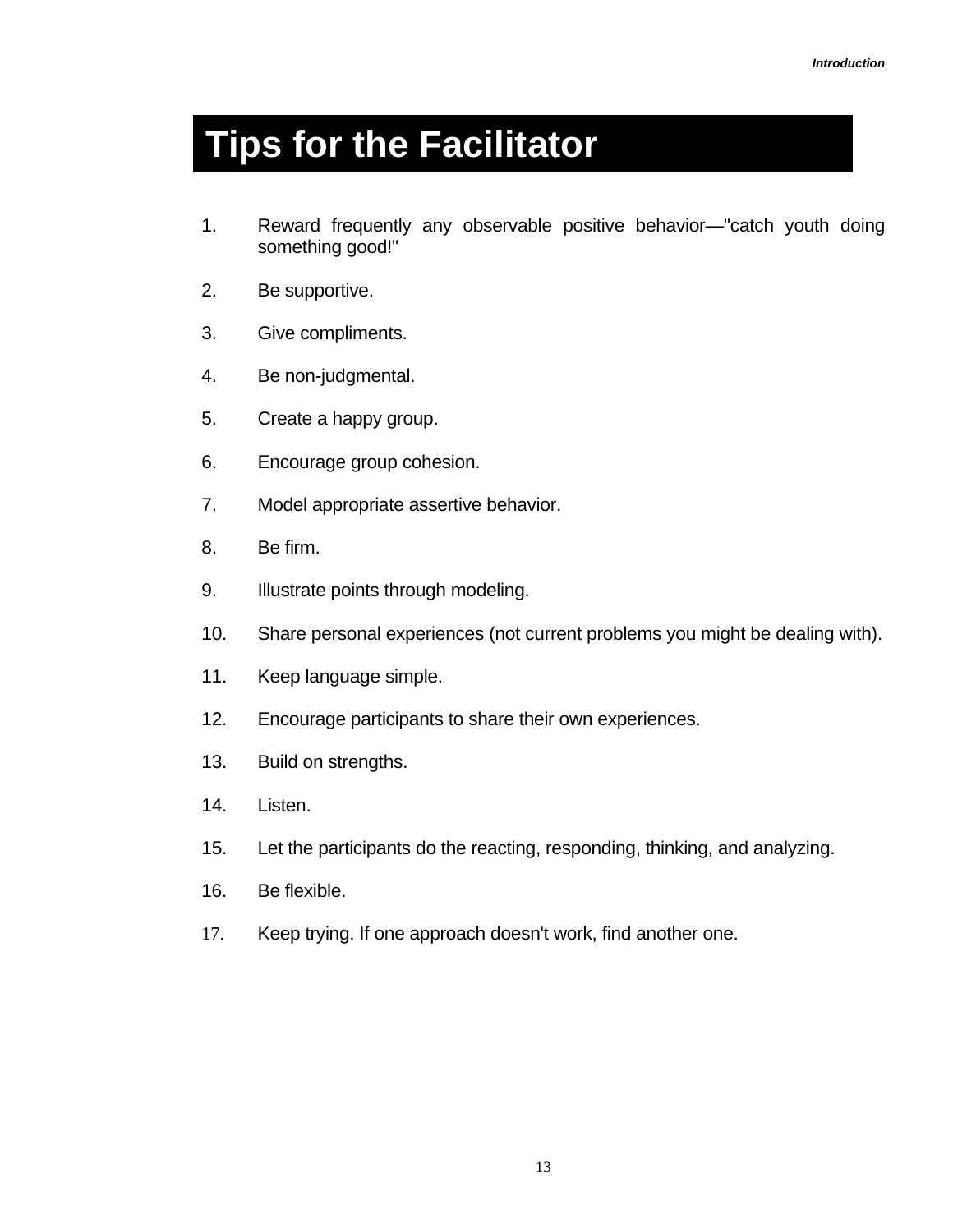# **Session Overview**

The program consists of eight two-hour group sessions; one individual session; and a group visit to a community health resource. While it is preferable that youth attend every session, the program is designed so that each session stands on its own.

- Session 1: Getting the Language of HIV/AIDS and STIs
- Session 2: Personalized Risk
- Session 3: Condoms
- Session 4: Drugs and Alcohol
- Session 5: Recognizing and Coping with Feelings
- Session 6: Negotiating Safer Sex
- Session 7: Self-Talk
- Session 8: Staying Safe Over Time
- Session 9: Individualized Counseling Session
- Session 10: A Trip to a Community Resource